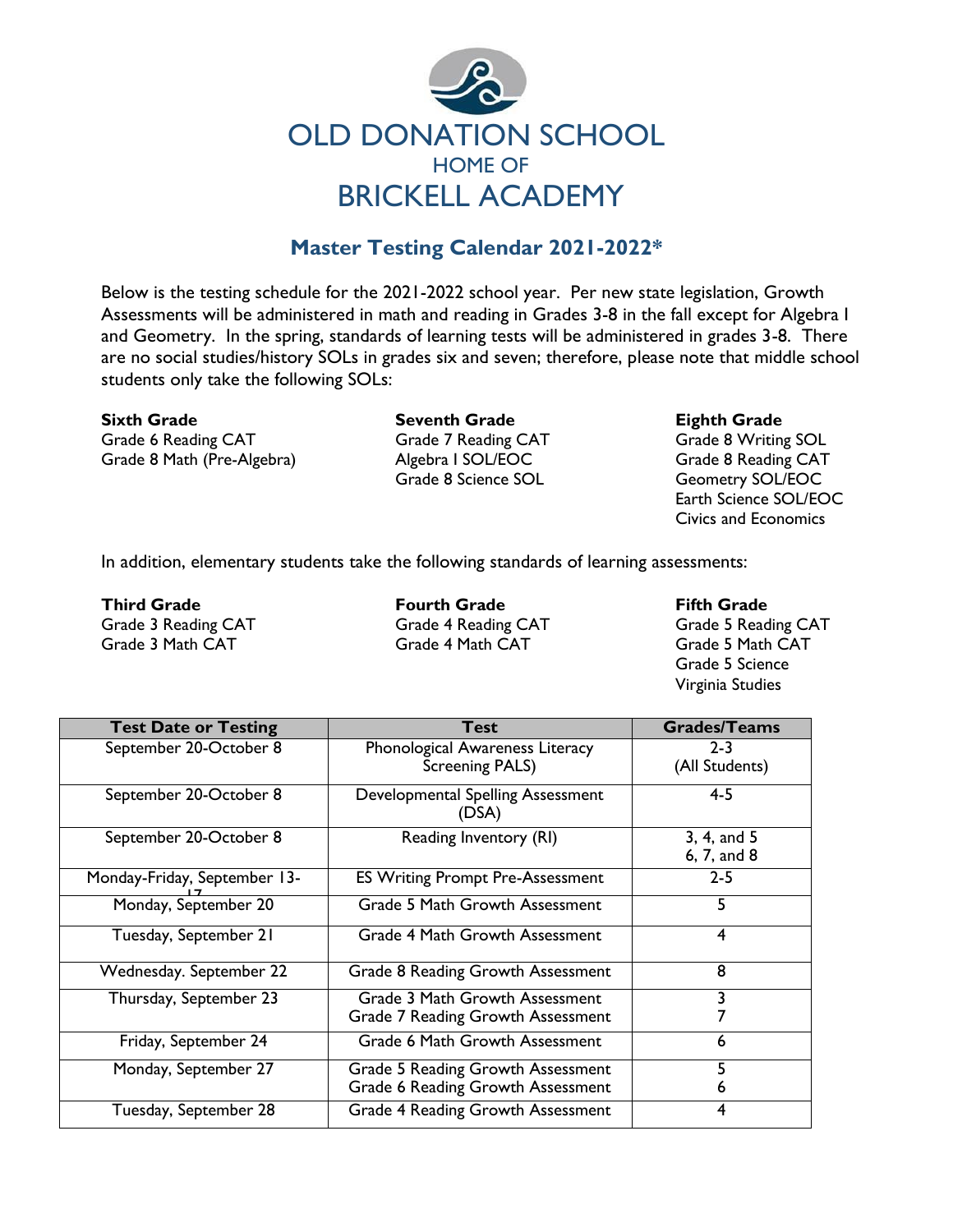| Wednesday. September 29                                                                          | Grade 3 Reading Growth Assessment                                                  | $\overline{\mathbf{3}}$                                                                 |
|--------------------------------------------------------------------------------------------------|------------------------------------------------------------------------------------|-----------------------------------------------------------------------------------------|
|                                                                                                  | DRA <sub>2s</sub>                                                                  | 2-5 (only if below<br>grade-level in the                                                |
| January 3-January 21                                                                             | Phonological Awareness Literacy<br><b>Screening PALS)</b>                          | $\frac{640}{2-3}$<br>(All Students; with<br>the exception of<br>High Benchmark)         |
| Wednesday-Thursday, March 9-                                                                     | <b>National Latin Exam</b>                                                         | Latin I, II, III                                                                        |
| Grade-level determines dates<br>with administration, calibration,<br>and scoring prior to May 5, | <b>ES Writing Prompt Post-Assessment</b>                                           | $2 - 5$                                                                                 |
| Tuesday/Wednesday, March 22-                                                                     | <b>Writing SOL</b>                                                                 | 8                                                                                       |
| Thursday/Friday, March 24-25                                                                     | <b>Writing SOL Make-Ups</b><br>National French Exam                                | 8                                                                                       |
| Tuesday/Wednesday, March 29-<br>Tuesday-Thursday, April 5-7                                      |                                                                                    | French<br>Spanish 1, II, and III                                                        |
| April 25-May 13                                                                                  | National Spanish Exam<br>Phonological Awareness Literacy<br><b>Screening PALS)</b> | $2 - 3$<br>(All Students in<br>Grade 2 with<br>exception of High<br>Benchmark; optional |
| January 3-21                                                                                     | Developmental Spelling Assessment<br>(DSA)                                         | $4 - 5$                                                                                 |
| January 10-21                                                                                    | Reading Inventory (RI)                                                             | 2, 3, 4, 5, 6, 7, and 8                                                                 |
| Spring until June 1                                                                              | Developmental Spelling Assessment<br>(DSA)                                         | $4 - 5**$<br>(Only if for<br>TalentEd)                                                  |
| April 25-June 3                                                                                  | Reading Inventory (RI)                                                             | 2, 3, 4, 5, 6, 7, and 8                                                                 |
| Monday, May 9                                                                                    | World Language Assessments<br>(Grammar)                                            | French, Spanish, and<br>Latin                                                           |
| Tuesday, May 10                                                                                  | World Language Assessments<br>(Writing)                                            | French, Spanish, and<br>Latin                                                           |
| Saturday, April 30, May 7, 14,<br>and 21 (May 28 is a holiday                                    | <b>SOL Saturday Tutoring Sessions</b><br>(Optional)                                | Algebra I Students<br>can attend                                                        |
| Tuesday, May 24                                                                                  | Grade 5 Reading (CAT) SOL<br>Civics and Economics SOL                              | 5<br>8                                                                                  |
| Wednesday, May 25                                                                                | Grade 4 Reading (CAT) SOL<br>Grade 6 Reading (CAT) SOL                             | 4<br>6                                                                                  |
| Thursday, May 26                                                                                 | Grade 3 Reading (CAT) SOL<br>Grade 7 Reading (CAT) SOL                             | 3<br>$\overline{7}$                                                                     |
| Friday, May 27                                                                                   | Expedited and Make-Up SOLs<br>Grade 8 Reading (CAT) SOL                            | 3, 4, and 5<br>8                                                                        |
| Tuesday, May 31                                                                                  | Expedited and Make-Up SOLs                                                         | <b>ALL</b>                                                                              |
| Wednesday, June I                                                                                | Grade 5 Math (CAT) SOL<br>Earth Science EOC/SOL                                    | 5<br>8                                                                                  |
| Thursday, June 2                                                                                 | Grade 3 Math (CAT) SOL<br>Algebra   EOC/SOL                                        | $\overline{\mathbf{3}}$<br>7                                                            |
| Friday, June 3                                                                                   | Grade 4 Math (CAT) SOL<br><b>Geometry EOC/SOL</b>                                  | $\overline{4}$<br>8                                                                     |